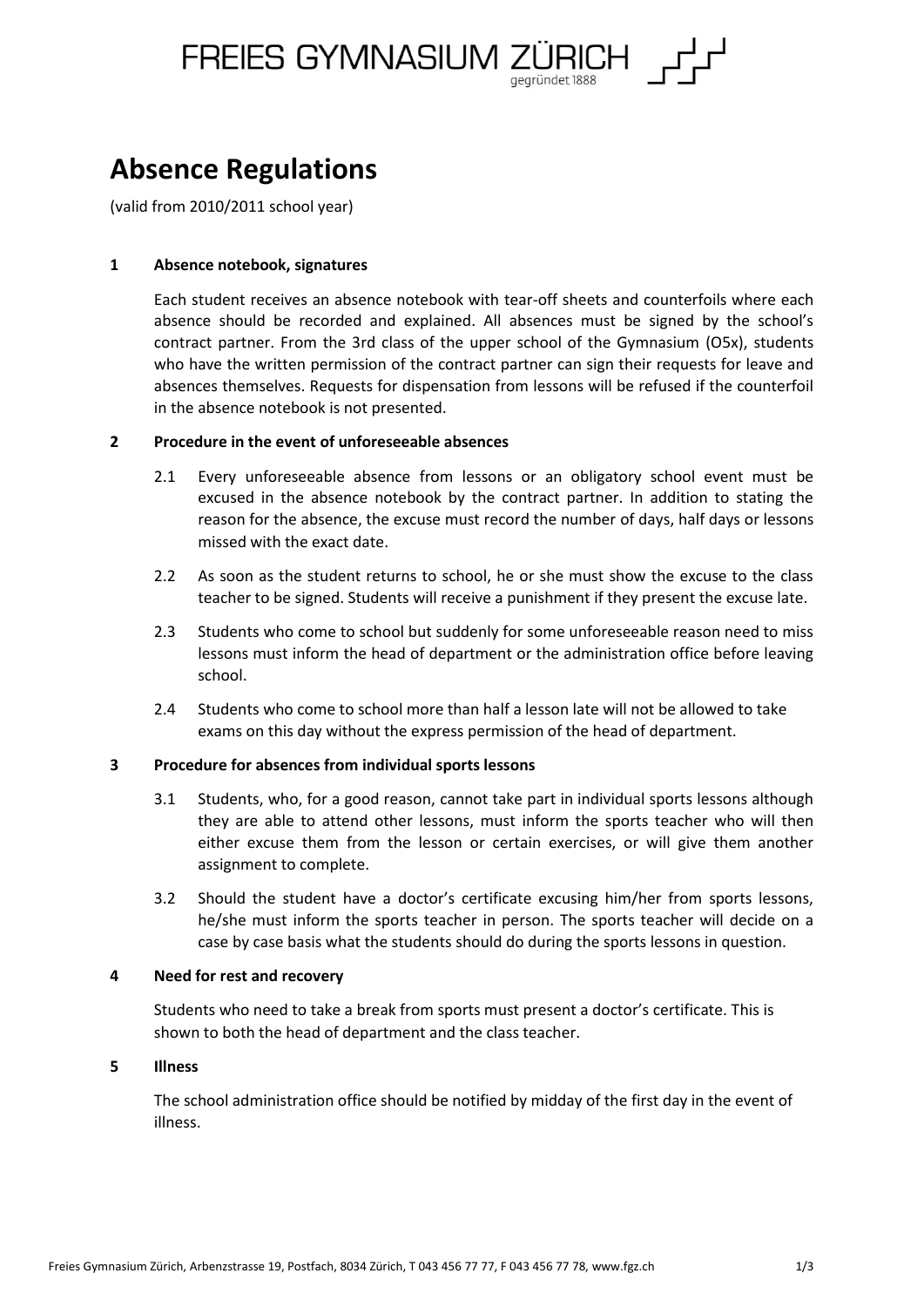FREIES GYMNASIUM ZÜRICH

#### **6 Bonus half days**

Students are allowed to take three bonus half days per school year. The responsibility for catching up on school work lies with the student.

- 6.1 Bonus half days can only be taken if the student's performance level is not critical as shown in the report or interim report, and if the absence does not fall on days when examinations, excursions, school camps, project days, school trips or other school events are planned.
- 6.2 Bonus half days that have not been taken cannot be carried over into the next school year.
- 6.3 Other decisions regarding bonus half days not covered by these regulations are at the discretion of the head of department.

## **7 Dispensation from lessons without taking bonus half days**

The school grants leave from lessons without taking a bonus half day for:

- important family events
- moving house
- clinical examinations in hospital provided it is not possible to organise this outside school hours
- orthodontic examination and teeth correction devices
- military service
- important religious events and religious holidays
- attending confirmation camps
- training as a "Jugend und Sport" leader, as long as this is for the benefit of the school.

#### **8 Dispensation from lessons when taking bonus half days**

- 8.1 As a rule, the school dispenses students from lessons in return for a bonus half day for:
	- participation in cultural events
	- attendance at language courses when it is not possible to attend the entire course in the school holidays. As a rule, the school grants one week holiday if the student uses two weeks of school holiday.
	- training as a "Jugend und Sport" leader
	- participation in regional, cantonal, Swiss, European and world championships, with a written confirmation from the sports association in question
	- training camps and competitions in Switzerland or abroad, as long as the sports association confirms that the student is a vital member of the team
- 8.2 For extensive out-of-school activities (e.g., in the fields of sport or culture) when 3 bonus half days would not suffice, a special agreement should be organised with school management at the beginning of the term.
- 8.3 For all other foreseeable absences, bonus half days must be used.
- 8.4 One bonus half day is forfeited if a student is responsible for coming late five times.